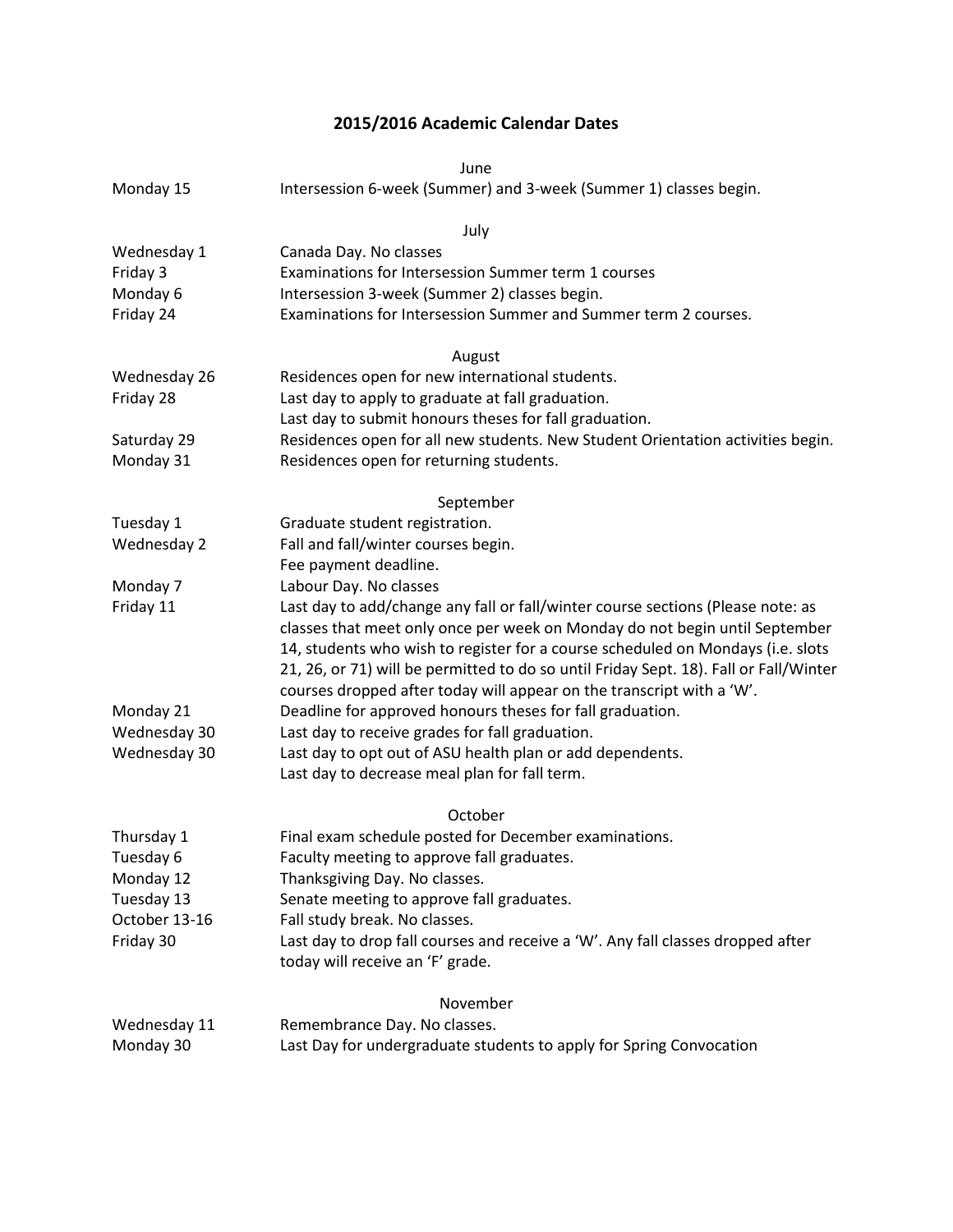## December

| Friday 4                          | Last Day of Classes.                                                            |
|-----------------------------------|---------------------------------------------------------------------------------|
| <b>Schedule Pattern End Dates</b> |                                                                                 |
|                                   | $M/W/F$ , M/W, M – December 4 (F)                                               |
|                                   | $T/TH$ , T – December 1 (T)                                                     |
|                                   | $W$ – December 2 (W)                                                            |
|                                   | TH - November 26 (TH)                                                           |
|                                   | $F - November 27 (F)$                                                           |
| Saturday-Sunday 5-6               | Examinations study days                                                         |
| Monday 7                          | <b>Examinations begin</b>                                                       |
| Saturday 19                       | <b>Examinations end</b>                                                         |
| Sunday 20                         | Residences close at 12:00 noon                                                  |
|                                   | January 2016                                                                    |
| Wednesday 6                       | Residences open for new students.                                               |
| Sunday 10                         | Residences open for returning students.                                         |
| Monday 11                         | Fall/Winter courses resume. Winter courses begin.                               |
|                                   | Fee payment deadline.                                                           |
| Tuesday 19                        | Last day to add/change course sections for any winter course. Winter courses    |
|                                   | dropped after today will appear on the transcript with a 'W'.                   |
| Friday 29                         | Last day to drop fall/winter courses and receive a 'W'. Any fall/winter classes |
|                                   | dropped after today will receive an 'F' grade.                                  |
|                                   | Last day to apply for Spring Convocation for graduate students.                 |
|                                   | Last day for newly eligible winter term students to opt out of the ASU Health   |
|                                   | Plan or add dependents                                                          |
|                                   | Last day to decrease meal plan for winter term.                                 |
|                                   | February                                                                        |
| Monday 1                          | Final exam schedule posted for April examinations.                              |
| Monday 15                         | Nova Scotia Heritage Day. University closed.                                    |
| February 15-19                    | Winter study break. No classes.                                                 |
|                                   | March                                                                           |
| Friday 4                          | Last day to drop winter courses and receive a 'W'. Any winter classes dropped   |
|                                   | after today will receive an 'F' grade.                                          |
| Friday 25                         | Good Friday - No Classes                                                        |
|                                   | April                                                                           |
| Monday 11                         | Last Day of Classes.                                                            |
| <b>Schedule Pattern End Dates</b> |                                                                                 |
|                                   | $M/W/F, F - April 11 (M)$                                                       |
|                                   | T/TH, TH - April 7 (TH)                                                         |
|                                   | $M/W$ , M – April 6 (W)                                                         |
|                                   | $T -$ April 5 (T)                                                               |
|                                   | $M -$ April 4 (M)                                                               |
| Tuesday 12                        | Exam study day.                                                                 |
| Wednesday13                       | Examinations begin.                                                             |